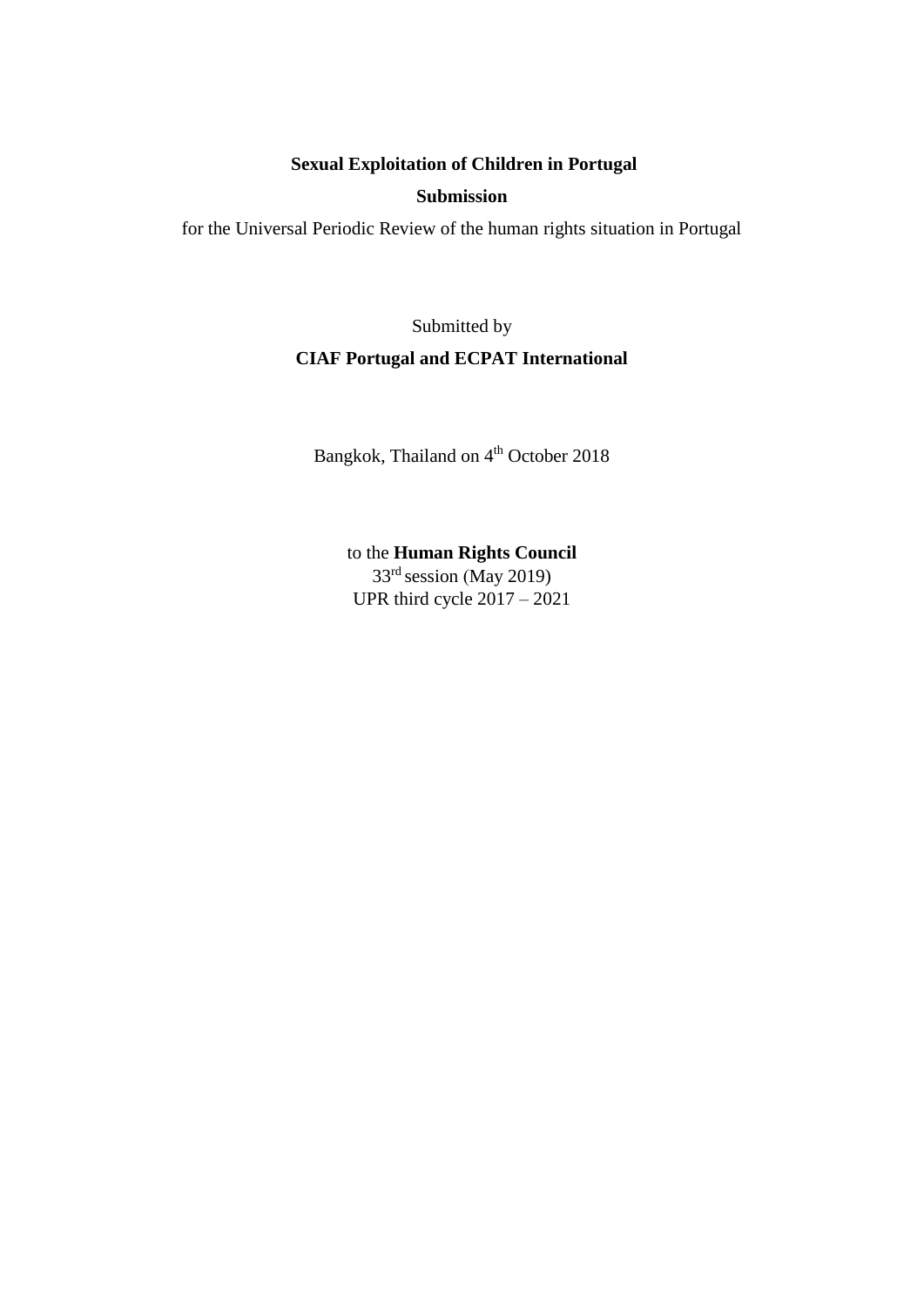

## **Centro Integrado de Apoio Familiar Portugal**

Executive Director: Mr. Wilson Lins de Oliveira Junior Address: Rua D. António Meireles, 52 R/C, C.P 4250-054, Porto Phone: +351 228 314 158 Email: [ciafpt@ciaforg.net](mailto:ciafpt@ciaforg.net) Website:<https://www.ciaforg.net/pt/>

*Since its creation in January 2018, CIAF Portugal has been mainly focusing on conducting actions against the sexual exploitation of children in travel and tourism, in line with ECPAT International's Code of Conduct. It carried out several awareness raising campaigns to sensitise the general public and private companies to this issue; and disseminated tools among tourism professionals to help them prevent, identify and report cases of sexual exploitation of children.* 

*In parallel, CIAF Portugal also works on promoting good practices and campaigns to prevent teen pregnancy and the violation of children's rights.*



## **ECPAT International**

Special consultative status Executive Director**:** Mr**.** Robbert van den Berg Address**:** 328**/**1 Phayathai Road, Ratchathewi, Bangkok 10400, Thailand Phone**: +**66 2 215 3388 Email**:** [info@ecpat](mailto:info@ecpat.org)**.**org Website**:** [www](http://www.ecpat.org/)**.**ecpat**.**org

*ECPAT International is a global network of civil society organisations working for the eradication of all forms of sexual exploitation of children. For the past 28 years, ECPAT has acted as the international watchdog, monitoring States' response to sexual exploitation of children, and advocating for robust international measures to protect children from sexual exploitation. ECPAT International currently has 104 network members operating in 93 countries.*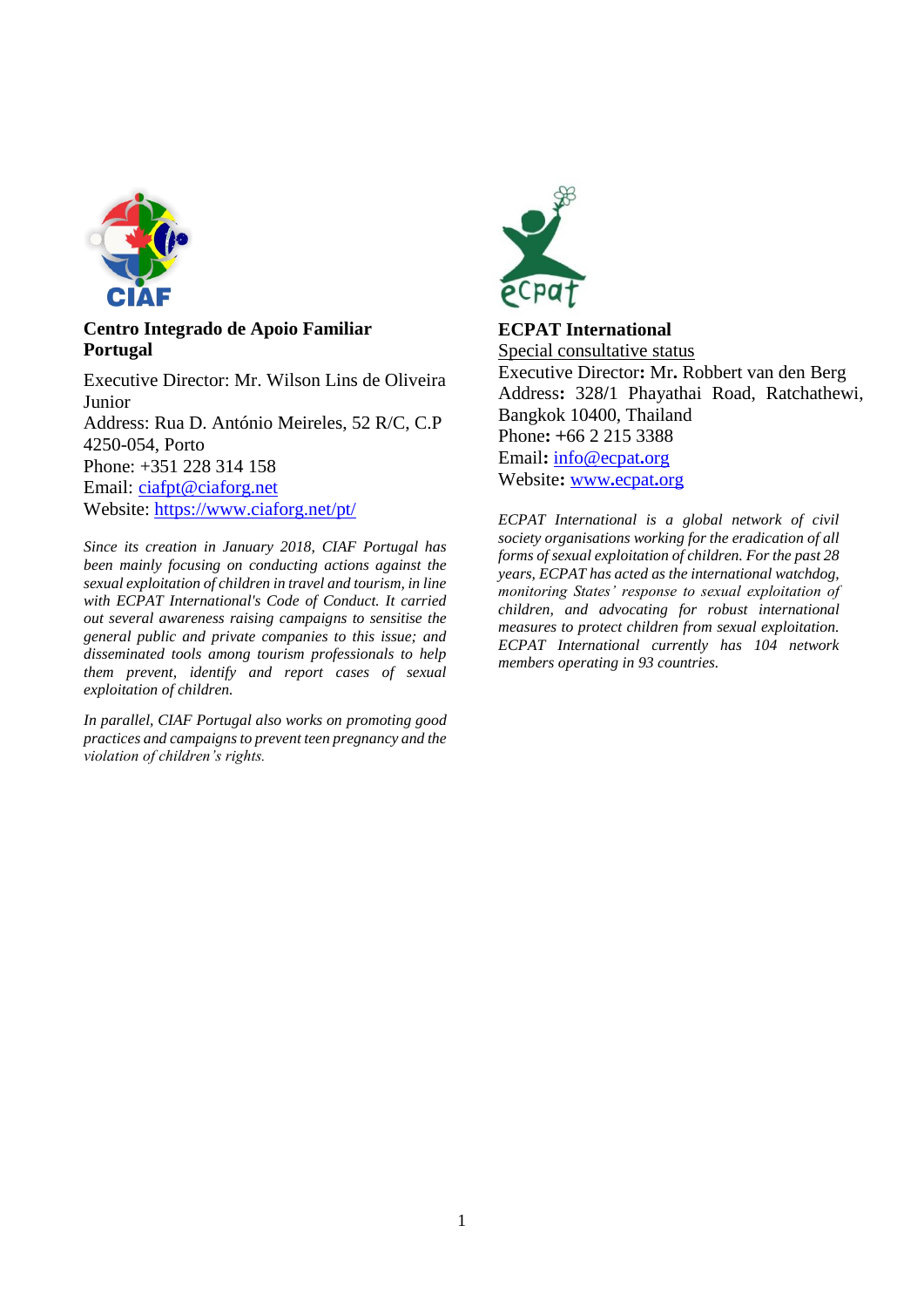## **Justification for submission**

- 1. In 2003, the Government of Portugal (GoP) ratified the Optional Protocol on the sale of children, child prostitution and child pornography (OPSC) and thus committed explicitly to combat sexual exploitation of children (**SEC**). In September 2015, through the adoption of the 2030 agenda for Sustainable Development, the GoP re-committed explicitly to eliminate all forms of violence against children, including sexual abuse and exploitation. 1
- 2. The present submission is an update to review the progress that has been made by the GoP to end sexual exploitation of children (SEC) and assess the level of implementation of the UPR recommendations on children's rights made in 2014. Specific recommendations to end SEC in Portugal will be made.
- 3. The content of this submission is based on ECPAT International's and CIAF Portugal's research for the period 2014-2018. Its scope is limited to **SEC** and its different manifestations, including exploitation of children in prostitution,<sup>2</sup> online child sexual exploitation (**OCSE**), child sexual abuse materials (CSAM),<sup>3</sup> child trafficking for sexual purposes and sexual exploitation of children in the context of travel and tourism (**SECTT**) 4 and child, early and forced marriage (**CEFM**). For the purpose of this report, the term "children" will refer to any individual below 18. It can differ from the Portuguese legal terminology, which also uses the term "children and youngsters".

## **Status and developments regarding sexual exploitation of children in Portugal**

- 4. Portugal is a semi-presidential representative republic. Executive power is exercised by the prime minister and the government; while legislative power is held by a unicameral Assembly. In 2017, the country's population reached 10.330 million inhabitants,<sup>5</sup> of which around 1.764 million are under 18.<sup>6</sup> Portugal has a 99% youth literacy rate, and 100% of the births are registered by the authorities.<sup>7</sup>
- 5. Portugal is the world's 46<sup>th</sup> largest economy.<sup>8</sup> The country enjoys a very high human development rate  $(0.847$  as of 2017),<sup>9</sup> but income inequality levels remain high despite a slight decrease in poverty over the reporting period. The National Statistical Institute revealed that 23.3% of the population (around 2.399 million persons) were at risk of poverty or social exclusion in 2017, compared to 26.7% in 2014. In addition, the percentage of the population in situation of severe material deprivation decreased from 10.6% in 2014 to 6.9% (around 708,000 persons) in 2017. Overall, 20.7% of the children remained at risk of poverty in 2017, compared to 24.8% in 2014.<sup>10</sup>
- 6. Around 75% of the population now uses the internet, compared to 67% in 2014.<sup>11</sup> The National Communications Regulatory Authority (ANACOM) revealed that, in the first trimester of 2018, 94% of the children aged 10 to 17 had a mobile phone, and 88% of the families with children had a fixed broadband subscription. Furthermore, 59% of child mobile phone users had access to the internet on their device, including 78% of those aged 16 to 17. Among these Internet users aged 13 to 17, 97% were on social networks, and 96% were using instant messaging applications.<sup>12</sup> This situation increases the risks associated with online **grooming** and the distribution of **CSAM**.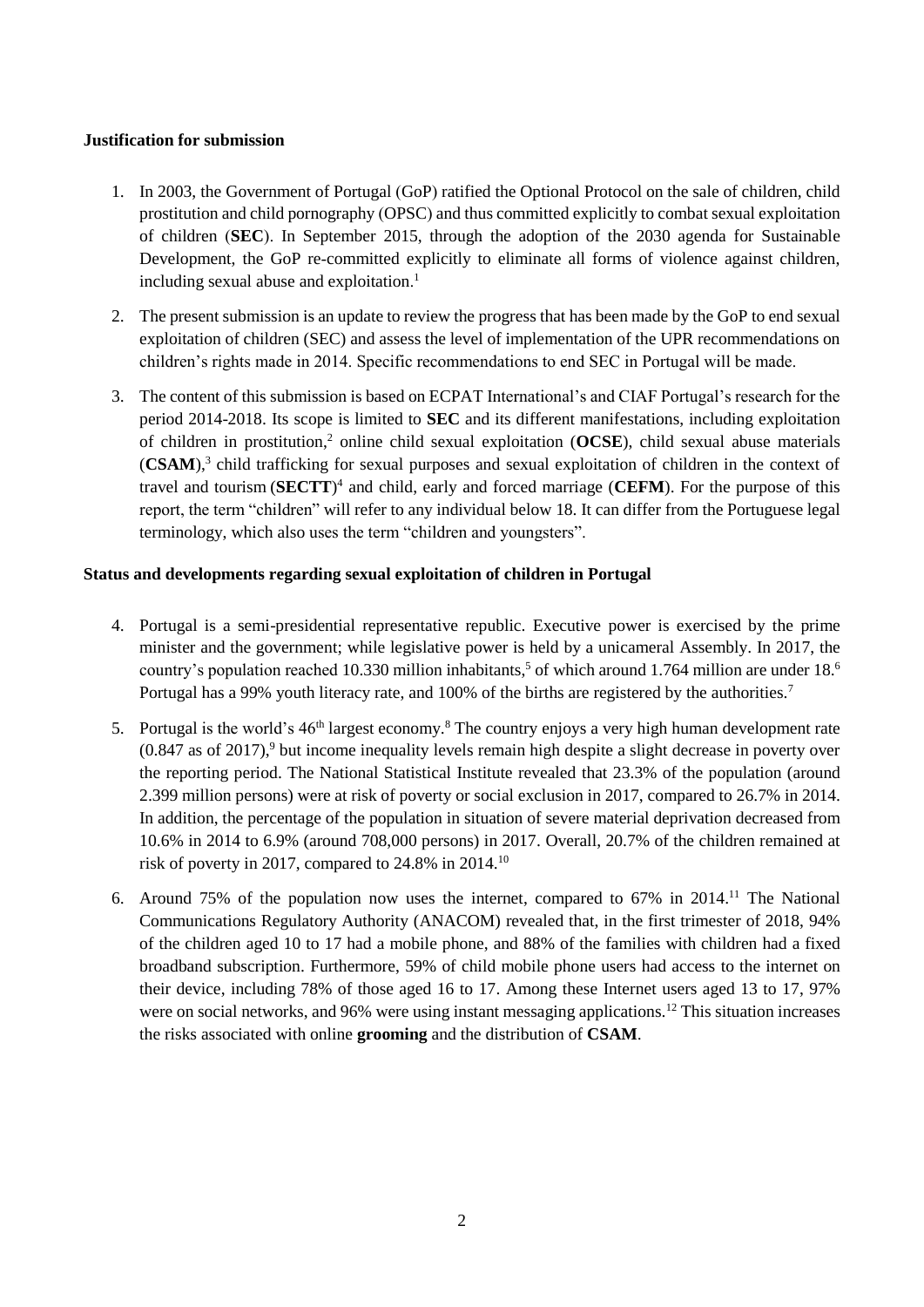- 7. According to the Criminal Police, the number of investigations linked to "**child pornography**" has gradually increased over the reporting period, as follows: 245 in 2014, 436 in 2015 and 591 in 2016.<sup>13</sup> However, it decreased by 39% in 2017.<sup>14</sup> These investigations led to the arrest of 25 persons in 2014, 31 in 2015, 32 in 2016 and 37 in 2017. Out of these 125 suspects, 119 were men. Overall, 14.3% of the investigations opened under Chapter V of the Penal Code (Offences against sexual freedom and selfdetermination) were related to "**child pornography**" in 2017, compared to 9% in 2014, 14.3% in 2015 and 18.1% in 2016. The number of investigations related to **online grooming** remains low, as the offence was only introduced in 2015. It represented 1.2% and 1.6% of the investigations opened under Chapter V in 2016 and 2017, respectively. Only one person had been arrested under this charge as of 31 December 2017. <sup>15</sup> According to the Public Prosecutor's Office, 60 persons were condemned to CSAM-related offences in 2015.<sup>16</sup>
- 8. Portugal is a **destination, transit and, to a lesser extent, source country for children subjected to sex trafficking**. Portuguese and foreign children, mostly from Africa and Eastern Europe, are subjected to sex trafficking within the country; and Portugal is being used as a new route into the Schengen area by Sub-Saharan African criminal networks trafficking children for sexual exploitation.<sup>17</sup> From 2012 to June 2016, a total of 36 children (32 girls and four boys) were formally identified as victims of trafficking. Most of them originated from Nigeria (15), Angola (10), Guinea-Bissau (three) and Bulgaria (three); and were trafficked for the purpose of sexual exploitation (31 out of 36). There were no Portuguese children among the victims.<sup>18</sup>
- 9. There is no updated data that would allow to assess the scope of **exploitation of children in prostitution in Portugal**. Only seven persons were arrested for organising and facilitating the prostitution of children from 2014 to 2017, as follows: three in 2014, three in 2015 and one in 2017. Three of them were women. Overall, only 0.5% of the investigations opened under Chapter V of the Penal Code were linked to this offence in both 2016 and 2017, compared to 1.4% and 1.1% in 2014 and 2015, respectively.<sup>19</sup> The Public Prosecutor's Office informed that, in 2015, five persons were condemned for recourse to child prostitution, and three others for trafficking children and organising child prostitution.<sup>20</sup>
- 10. The National Statistical Institute revealed that 20,641,860 tourists had visited the country in 2017, which represents an increase of over  $28.55\%$  when compared to  $2014.<sup>21</sup>$  In  $2016$ , ECPAT International's Global Study on **SECTT** revealed that Portugal was progressively becoming a preferred destination for travelling child sex offenders, and that **SECTT** appeared to have increased dramatically due to the financial crisis and resulting austerity measures.<sup>22</sup> Even though there is no recent study or data that would allow to assess its actual scope and characteristics, **SECTT** is believed to be firmly entrenched in tourist areas such as Lisbon, Porto, Madeira and the Azores. <sup>23</sup> Twelve stakeholders from the international tourism industry with operations in the country signed ECPAT's *Code of Conduct for the Protection* of *Children from Sexual Exploitation in Travel and Tourism*; but no local company did.<sup>24</sup>
- 11. The GoP does not provide statistics on **CEFM** to UNICEF,<sup>25</sup> nor does it regularly release disaggregated data that would allow to assess its scope precisely. Even though new qualitative studies would be useful to better understand its characteristics and dynamics, it is believed to remain particularly residual among the Roma community and the population of African or Asian descent.<sup>26</sup>
- 12. During the country's last UPR in 2014, the report of the Working Group formulated 33 recommendations related to children's rights, but none of them targeted SEC. Out of the five recommendations on the issue of human trafficking, only one addressed trafficking in children.<sup>27</sup>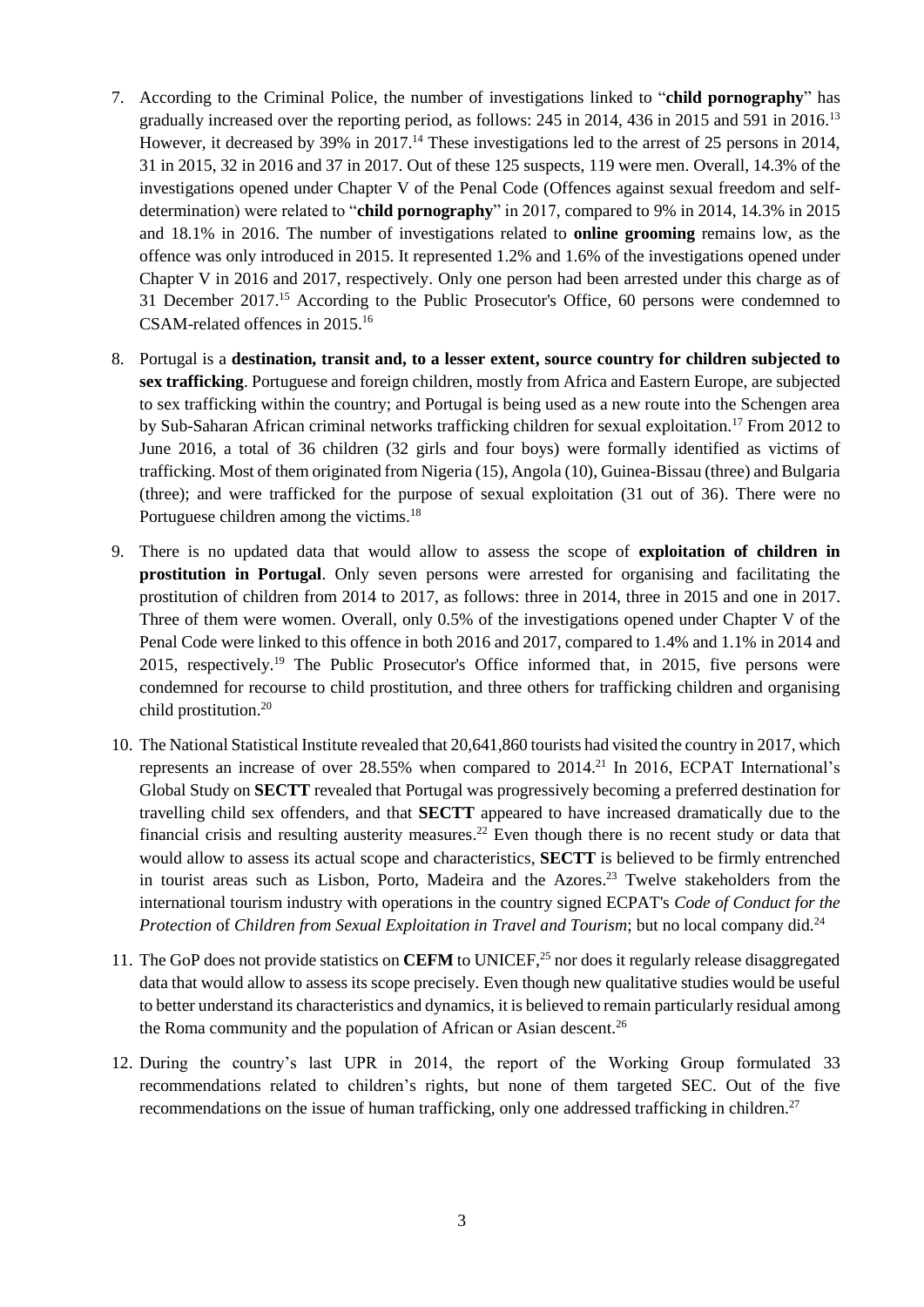#### **Legislative framework**

- 13. Despite some shortcomings, Portuguese laws are reasonably comprehensive in addressing the different manifestations of **SEC**. In August 2015, the GoP consolidated its legal framework against SEC with the adoption of law nº103/2015, which transposed EU Directive 2011/93/UE on combating the sexual abuse and sexual exploitation of children and child pornography into its domestic legislation. **SECTT** is still not explicitly criminalised in the Penal Code, but can be combatted through the legal provisions on prostitution and human trafficking. In addition, article 11 of the Penal Code provides for the criminal responsibility of legal persons when it comes to offences against the sexual integrity of children, while article 5-1 g) allows for extraterritorial jurisdiction for offences committed by legal persons whose headquarters are in Portugal. Despite these provisions, turning it into a separate legal offence would help to assess the actual incidence of **SECTT**, as there are currently no cases tracked.
- 14. Article 160-2 of the Penal Code defines and punishes the offence of **child trafficking for the purpose of exploitation, including sexual exploitation**, with prison sentences from three to ten years. Article 160-3 states that this offence carries heavier penalties (from three to twelve years in prison) if it is committed for profit-seeking purposes or if it involves violence, kidnapping, serious threats or fraudulent tactics, among other considerations. These heavier penalties can furthermore be increased by one third if the offence is committed by a criminal association or a public servant on duty, or if the victim has suffered serious harm (article 160-4). In addition, article 160-6 punishes, with prison sentences from one to five years, whoever, despite knowing about the existence of an offence under article 160-2, uses the services of the victim; unless the perpetrator faces a heavier penalty provided for by another legal provision.
- 15. Article 175-1 of the Penal Code punishes, with prison sentences from one to eight years, whoever **instigates, promotes or facilitates child prostitution**; or lures a child into prostitution. Article 175-2 states that this offence carries heavier penalties (from two to ten years in prison) if it is committed for profit seeking-purposes or if it involves violence, serious threats or fraudulent tactics, among other considerations. Article 174 of the Penal Code provides for the **criminalisation of clients in the context of SEC in prostitution**. It punishes, with prison sentences up to three years, any adult that has, or attempts to have, sexual relations with children aged 14 to 18 in exchange for remuneration or any other form of consideration. Under both articles 175 and 174, the penalties can be increased by one third if the victim is under 16 or by half if the victim is under 14 (article 177).
- 16. The **legal provisions on the age of sexual consent** can also apply to SEC, as articles 171-1 and 171-2 of the Penal Code punish whoever has sexual relations with a child under 14, or leads such child to have sexual relations with a third person, with prison sentences from three to ten years. Attempts to commit this offence are also punishable according to article 171-5. However, such a low age of sexual consent is detrimental to the protection of children against sexual abuse and exploitation.
- 17. Article 176 of the Penal Code covers the **prohibition of "***child pornography***"**. Even though its provisions are quite comprehensive, they **lack a formal definition** in line with article 2 (c) of the OPSC. Article 176-1 of the Penal Code punishes, with prison sentences from one to five years, whoever a) uses a child in a "*pornographic show*", or lures a child into participating in such a show; b) uses a child to produce **CSAM**, or lures a child into participating in the production of such material; c) produces, distributes, imports, exports, discloses, displays or transfers **CSAM**; d) acquires or possesses **CSAM** for the purpose of distributing, importing, exporting, disclosing, exhibiting or transferring it. The maximum penalty increases to up to eight years if these offences are perpetrated professionally or for profit-seeking purposes (article 176-2); or when violence or serious threats are involved in the context of articles 176-1 a) and 176-1 b) (article 176-3). In addition, the penalties can be increased by one third if the victim is under 16 or by half if the victim is under 14 (article 177). According to article 176-4, the offences laid down in articles 176-1 a) and 176-1 b) also cover material featuring realistic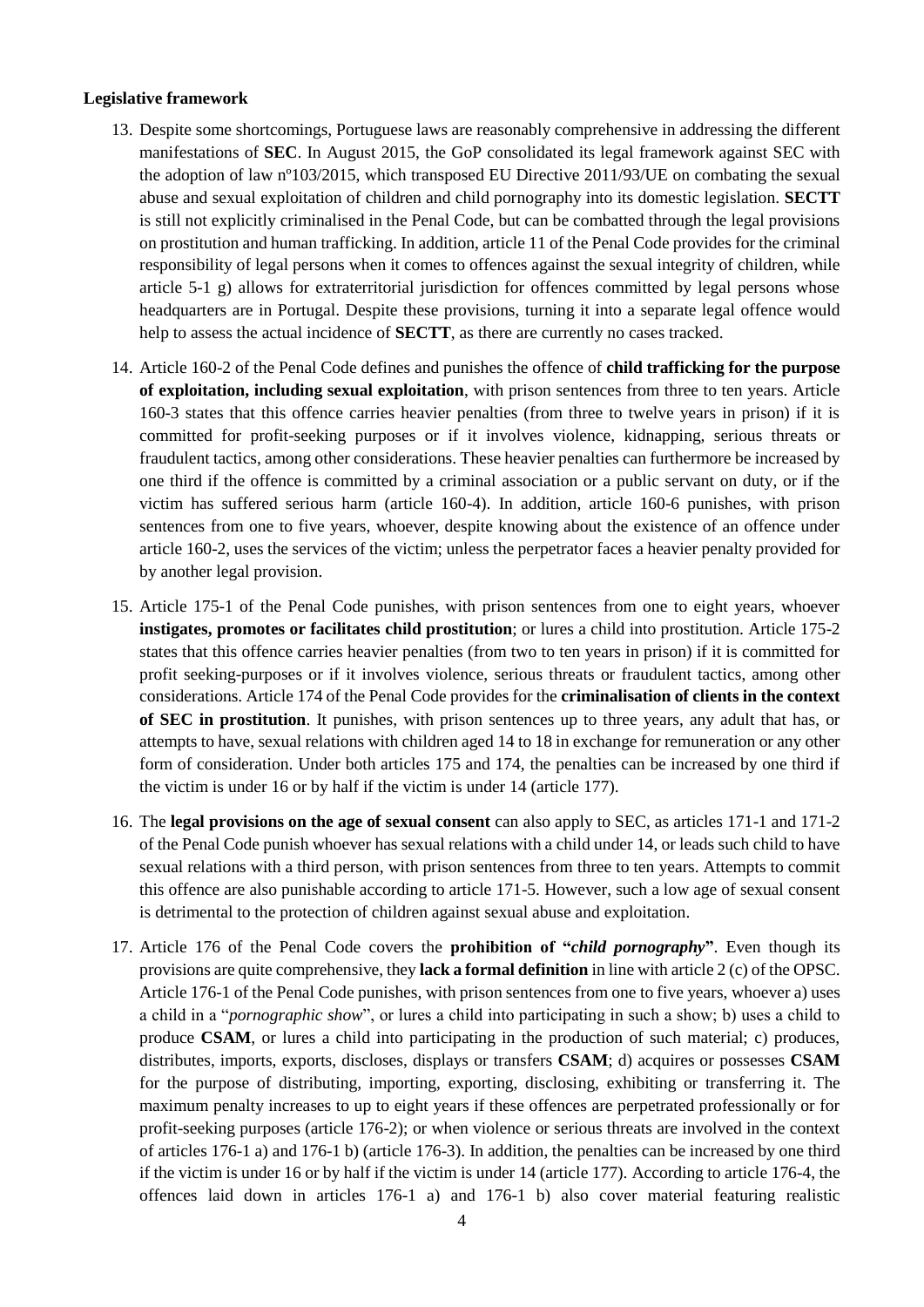representations of children, which includes "*virtual child pornography*". In this case, the penalty is reduced to up to two years in prison. Mere possession, consultation and purchasing are also criminalised, as article 176-5 punishes, with prison sentences up to two years, whoever acquires, possesses, obtains, accesses or facilitates access to **CSAM**. In addition, article 176-6 punishes any adult who attends or facilitates access to a "*pornographic show*" involving children under 16, either in person or through electronic means, with prison sentences up to three years. However, it does not cover *"pornographic shows"* involving children over 16. The penalties laid down in articles 176-5 and 176-6 increase to up to five years in prison if the offences are perpetrated for profit-seeking purposes. Finally, attempts to commit offences under article 176 are also punishable (article 176-8).

- 18. Even though these provisions are not specific to **OCSE**-related crimes, Internet service providers have the obligation to block suspected **CSAM** and to report it to the relevant law enforcement authorities under article 13 of *Decree-Law nº7/2004* on e-commerce. Companies that fail to comply with these mandatory reporting requirements can be punished with a fine ranging from 5,000 to 100,000 euros (article 37).
- 19. Article 176-A-1 of the Penal Code criminalises **online grooming**. It punishes, with prison sentences up to one year, any adult that contacts a child through electronic communications for the purpose of committing offences under articles 171-1, 171-2 or 176-1 a), b) and c). If this grooming is followed by material acts leading to a meeting, the penalty increases to up to two years (article 176-A-2). Even though this article fully covers grooming for the purpose of using children in "*pornographic shows*" or in the production of **CSAM**, it does not give an equal protection to all children against grooming for the purpose of sexual relations, as articles 171-1 and 171-2 only apply to sexual abuse of children under 14.
- 20. Portugal is among the twelve EU member States that introduced **criminalisation of forced marriage** as of November 2016.<sup>28</sup> Article 154-B of the Penal Code punishes, with prison sentences up to five years, whoever forces a third person to marry or enter any similar union. However, Portuguese legislation does not fully prohibit early marriage. Article 1601 of the Civil Code establishes 16 as the legal age of marriage, but article 1612 states that children over 16 must obtain an authorisation from their parents, legal guardian or, where applicable, an administrator from the Civil Registry Office. ECPAT International and CIAF Portugal remain particularly concerned by the fact that married children become automatically emancipated (article 132 of the Civil Code), which can potentially undermine the full enjoyment of the rights and protections they are entitled to.<sup>29</sup>
- 21. Law nº144/99 on **international judicial cooperation in criminal matters**, as amended by Law nº115/2009, lacks a specific reference to the possibility of extraditing individuals for offences covered by the OPSC. Its article 31 states that an offence can only qualify as extraditable if the following requirements are met: double criminality, minimum gravity (punishable by at least one year in prison) and ability of the requiring State to prosecute. The provisions of international treaties to which Portugal is party take precedence over Law nº144/99. However, these usually establish similar conditions, as is the case of extradition treaties with Argentina-Brazil-Spain (2010) or between the European Union and the United States (2003).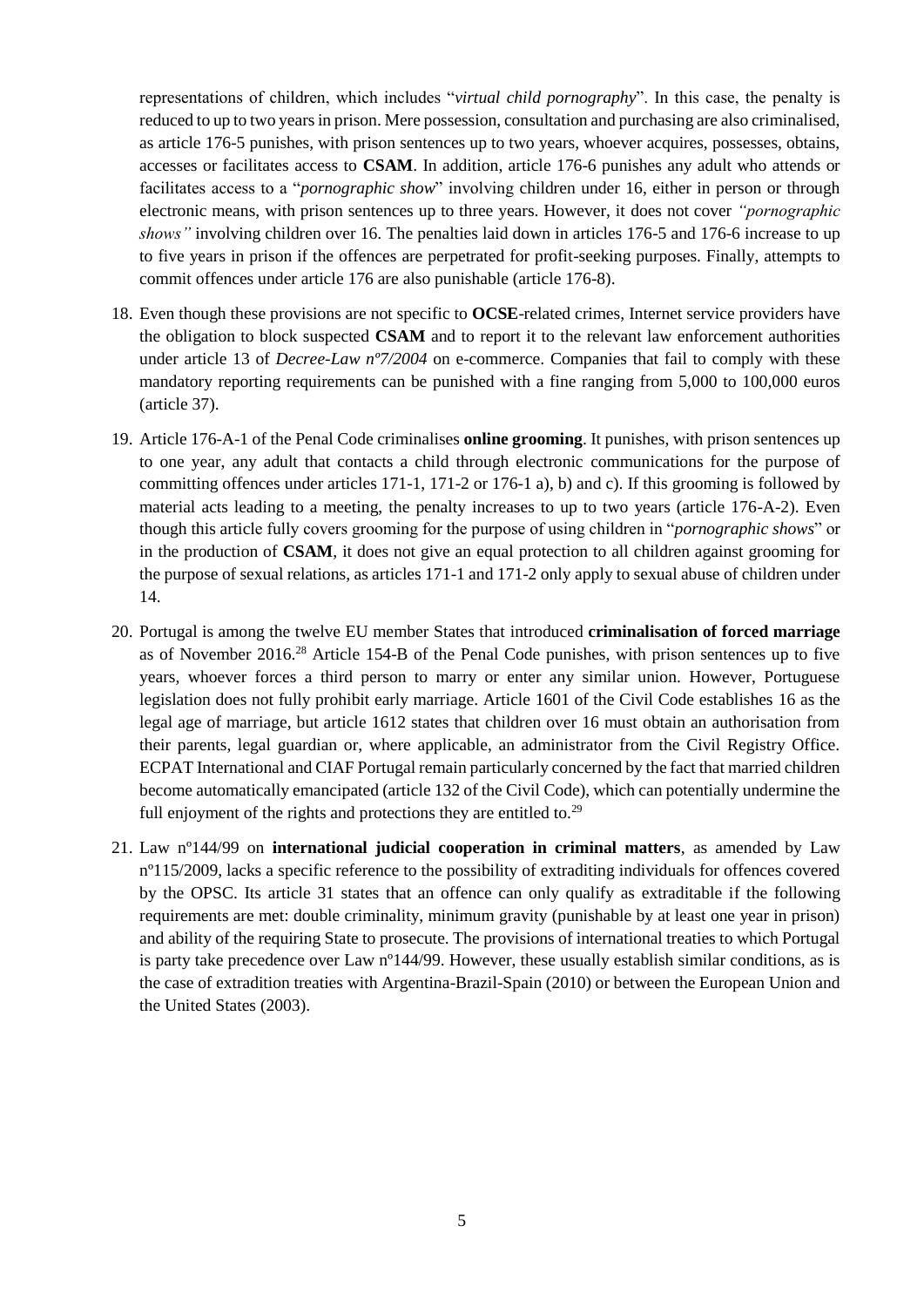22. Article 5-1 c) of the Penal Code allows for **extraterritorial jurisdiction** for offences laid down in articles 171 (sexual abuse of children under 14), 172 (criminalisation of clients in the context of **SEC**), 175 (instigation, promotion and facilitation of child prostitution) and 176 (prohibition of "*child pornography*"), provided that the alleged perpetrator is arrested in Portugal and that he/she cannot be extradited. However, a specific reference to article 160 (human trafficking) would be desirable to fully encompass all the offences covered by the OPSC, especially since article 5-1 c) does not feature a condition of double criminality. This is not the case for article 5-1 e), that allows for extraterritorial jurisdiction for extraditable offences committed abroad by Portuguese citizens, or by foreigners against Portuguese citizens, if the alleged perpetrator is arrested in Portugal and cannot be extradited. Under the same conditions, Portuguese courts are competent to trial foreigners if a request for their extradition has been denied (article 5-1 (f)).

#### *Recommendations to the GoP*

- Increase the legal age of sexual consent and amend the legislation to ensure the protection of all children under 18 against online grooming for the purpose of sexual relations;
- Adopt specific legal provisions to criminalise **SECTT**;
- Adopt a definition of child pornography in line with the OPSC;
- Establish 18 as the legal age of marriage without any possible exception.

#### **General measures of implementation**

- 23. Portugal does not have an action plan against **SEC**. In April 2015, a draft law on the creation of a National Strategy for the Protection of Children against Sexual Exploitation and Abuse was submitted to the Assembly, but ultimately never adopted.<sup>30</sup> In 2017, the GoP informed the Committee on the Rights of the Child that the adoption of a dedicated action plan on the implementation of the OPSC was not deemed necessary, as the upcoming National Strategy for the Rights of the Child (ENDC) and the fourth National Plan to Prevent and Combat Trafficking in Human Beings (PAPCTSH) encompassed most of the obligations set forth in the Optional Protocol. The GoP also stated that the ENDC will include a plan of action that incorporates issues related to the OPSC; and will allow for a profound reform of the data collection system of children.<sup>31</sup> However, even though the ENDC was approved by the Commission for the Promotion of the Rights and Protection of Children and Youngsters (CNPDPCJ) in December 2017, it still had not been formally adopted by the GoP nor made available to the public at the time of drafting. The National Strategy for Equality and Non-Discrimination 2018-2030 includes measures to eradicate CEFM, notably through awareness raising campaigns and the establishment of better reporting mechanisms.
- 24. During the country's last UPR, India recommended the GoP to redouble its efforts with a focus on trafficking for the purpose of labour exploitation and special focus on trafficking in children.<sup>32</sup> On 31 December 2013, the GoP adopted its third PAPCTSH (2014-2017). It featured 53 measures to be implemented by a wide range of public bodies, some of them in cooperation with civil society. They were structured around five Strategic Areas: prevention and awareness-raising; education, training and qualification; protection, intervention and capacity-building; criminal investigation; and cooperation. However, no dedicated budget was allocated for the implementation of the plan, and the majority of the indicators meant to assess it merely quantified what had been done instead of setting concrete targets. According to the final execution report carried out by the Commission for Citizenship and Gender Equality, 48 out of the 53 (92.4%) measures laid down in the PAPCTSH had been implemented.<sup>33</sup> Some of them, notably Measure 41 (develop action protocols for the prevention, detection and protection for children victims of trafficking) will directly benefit **SEC** victims. Nonetheless, ECPAT International and CIAF Portugal deplore the fact that no actions were taken to implement Measure 7 (raise awareness about "*sex tourism*" among tour operators). In addition, Measures 16 (carry out a study on the new forms of human trafficking, notably for sexual exploitation) and 17 (carry out a study on the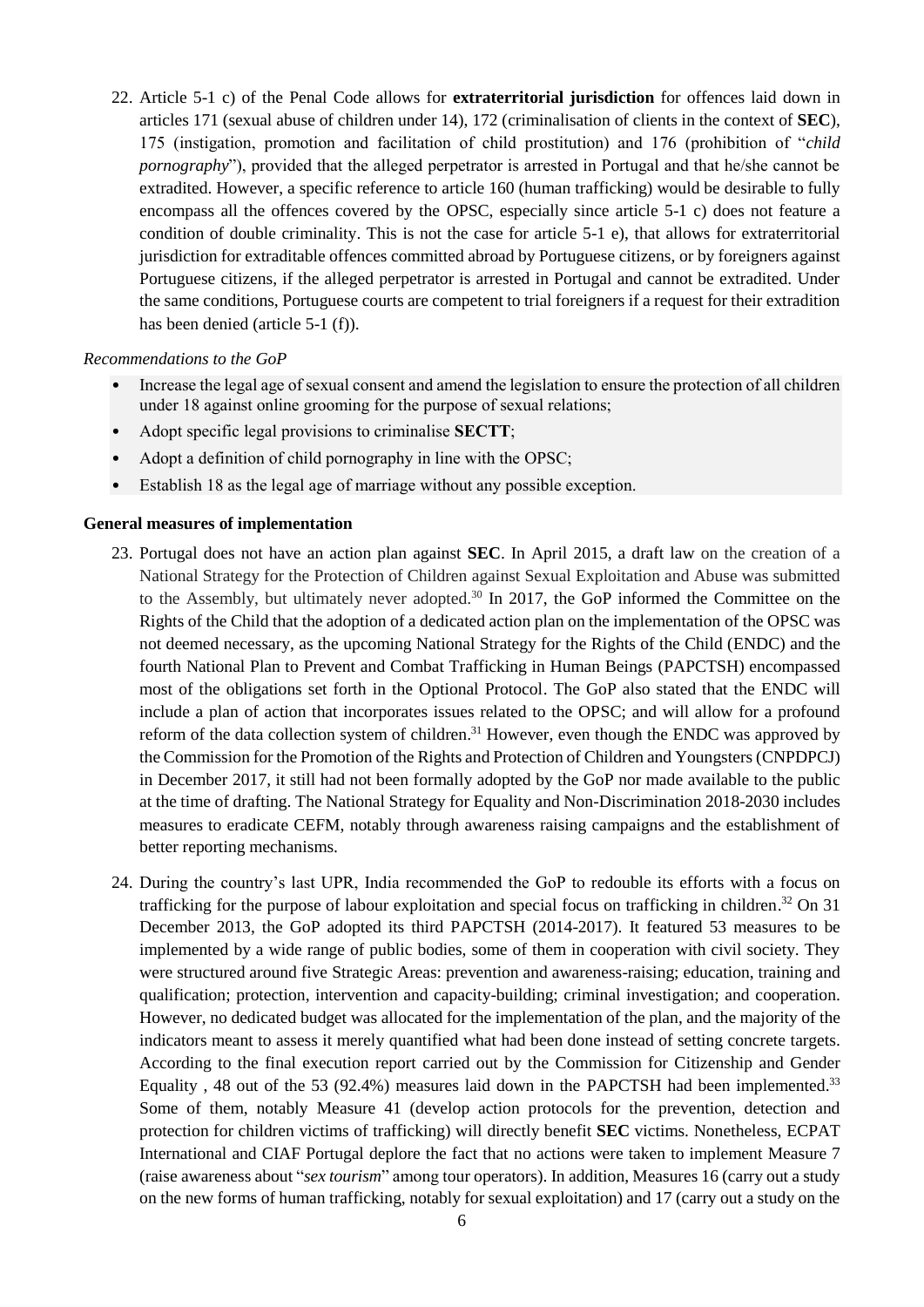recruitment of victims on the internet or through social networks) were not implemented either, mostly due to the lack of funding.

25. In June 2018, the GoP adopted a fourth PAPCTSH for the period 2018-2021. It features 22 measures and puts a particular emphasis on strengthening the knowledge about and raising awareness on human trafficking; ensuring that victims have access to their rights and improving the intervention process; and strengthening the fight against organised crime. Unlike the third PAPCTSH, this one is allocated a budget, and it sets clear deadlines and targets. However, its Specific Objective 1.1, which aims at producing quality information on human trafficking, only mentions that the data should be disaggregated by gender, even though disaggregating it by age and by type of trafficking is paramount to better assess the scope of child trafficking for the purpose of sexual exploitation in the country. Although the PAPCTSH seems to address the issue of human trafficking quite comprehensively, more action plans or programmes are needed to cover all the manifestations of **SEC**, and therefore ensure the full implementation of the OPSC.

#### *Recommendations to the GoP*

- Adopt a specific national action plan to end **SEC**, or at least integrate all aspects of **SEC** in the upcoming National Strategy for the Rights of the Child;
- Move forward with the adoption of the National Strategy for the Rights of the Child and allocate sufficient budget to the CNPDPCJ for its implementation, monitoring and evaluation.

#### **Coordination and evaluation**

- 26. The Commission for Citizenship and Gender Equality (CIG), which operates under the authority of the Bureau of the Council of Ministers' Presidency and the State Secretariat for Citizenship and Equality, is responsible for coordinating and monitoring the implementation of the PAPCTSH. To do so, it prepares annual work plans, supervises their implementation and reports annually on the progress achieved. The CIG is assisted in these missions by a Working Group involving the competent Ministries, the Superior Council of Magistracy, the Public Prosecutor's Office, the National Association of Portuguese Municipalities and three NGOs (*Associação Portuguesa de Apoio à Vítima (APAV)*, *Associação para o Planeamento da Família* and *União de Mulheres Alternativa e Resposta*). In 2008, a National Coordinator for Human Trafficking was appointed within the CIG, and subsequently designated as National Rapporteur on Human Trafficking in 2012. However, in December 2016, the Council of Europe's Group of Experts on Action against Trafficking in Human Beings (GRETA) pointed out that a structural separation between monitoring and executive functions was desirable to monitor the implementation of the PAPCTSH in a more objective way, in order to better identify shortcomings and formulate accurate policy recommendation. Thus, it recommended the GoP to designate a separate entity or independent mechanism to act as a National Rapporteur.<sup>34</sup> During the country's last UPR, the Russian Federation also recommended the GoP to find possibilities to strengthen the oversight of governmental and law enforcement agencies in the field of human trafficking.<sup>35</sup>
- 27. The CNPDPCJ, working under the authority of the Ministry of Labour, Solidarity and Social Security, was established in 2015 through Law n°142/2015. It replaced the former Commission for the Protection of Children and Young People at Risk. Its main attributions are to contribute to the planning of State intervention and to the coordination, monitoring and evaluation of the public actions taken to promote and protect the rights of children; and to provide support to and monitor the activities of the local Commissions for the Protection of Children and Youngsters. The CNPDPCJ will therefore be responsible for coordinating and monitoring the implementation of the upcoming ENDC. In July 2018, the ruling political party announced that it will submit a draft law in order to create an Observatory on the implementation of the Convention on the Rights of the Child (CRC) within the CNPDPCJ.<sup>36</sup>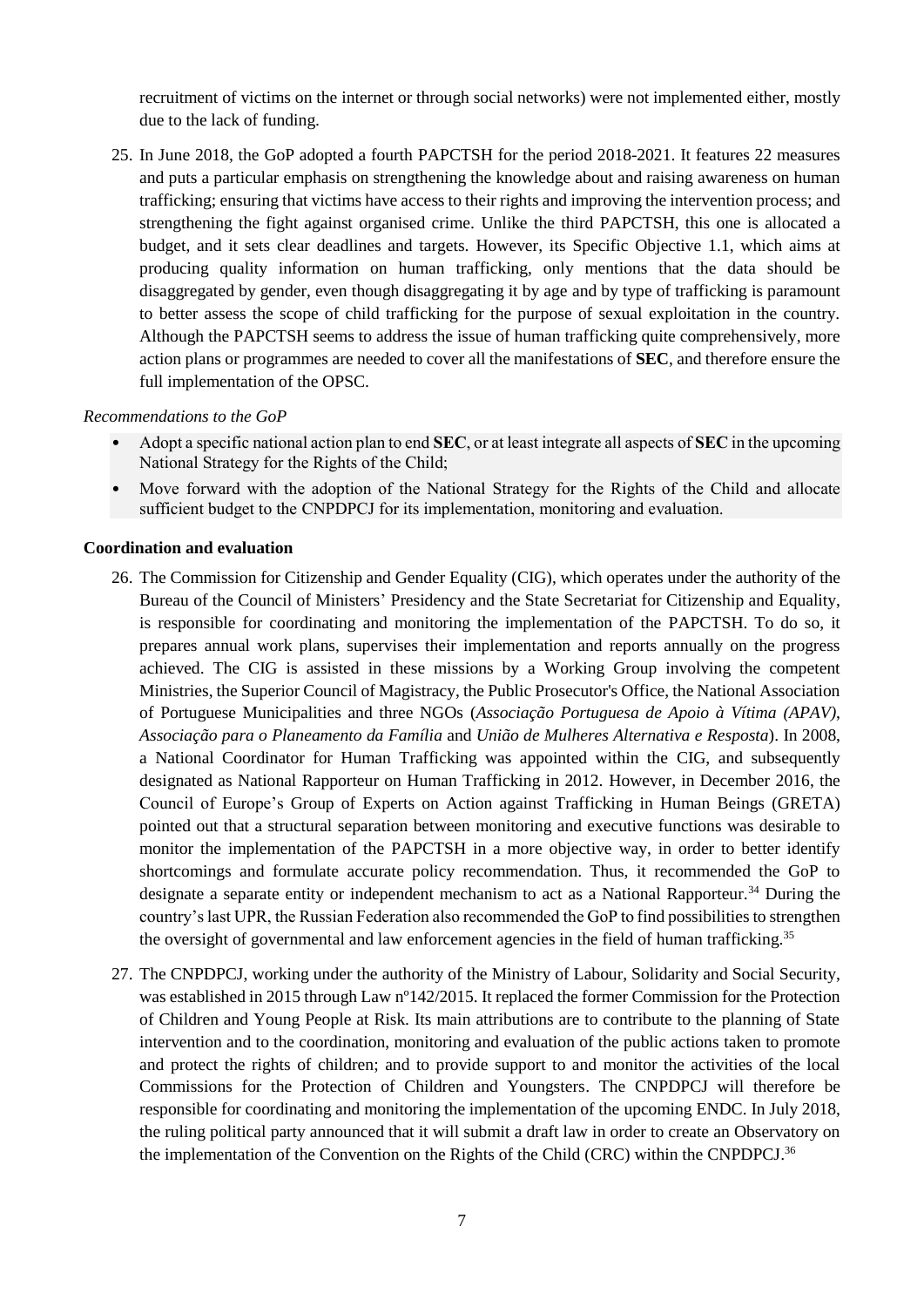## *Recommendations to the GoP*

- Designate a new National Rapporteur on Human Trafficking and ensure its independence from the CIG;
- Move forward with the project law on creating an Observatory on the implementation of the CRC.

## **Prevention**

- 28. In August 2015, the GoP created a child sex offender registry through Law nº103/2015. It was ultimately established in November 2015. The registry consists of a centralised database managed by the Ministry of Justice, and contains information about all the individuals convicted of offences against sexual freedom and self-determination of children. It complies with international standards on confidentiality and privacy, as only judicial authorities, law enforcement agencies, the Prison Service and the Commissions for the Protection of Children and Youngsters can access its content. As of August 2018, 5,252 persons were listed on the registry.<sup>37</sup> The latter had been consulted 189 times as of November 2017, but only by the judicial authorities and solely for investigation purposes.<sup>38</sup> Thus, the registry has to date not been used optimally to prevent **SEC**. Even though they must notify the authorities before travelling abroad, there are no legal provisions regarding international travel restrictions for registered child sex offenders.
- 29. Article 69-B of the Penal Code states that a person convicted of offences against sexual freedom and self-determination can be prohibited from exercising any profession or activity that involve regular contact with children for a period of up to 20 years. Article 2 of law nº113/2009, as amended by Law nº103/2015, states that, in the context of hiring processes for such professions and activities, the recruiting entity is obliged to ask the candidates to present a certificate of criminal record. This provision applies to both public and private entities, and also covers voluntary or unpaid work. In addition, the hiring entity must ask the selected candidate for a new certificate every year.
- 30. During the country's last UPR, Spain recommended the GoP to continue applying measures to combat trafficking in human beings, covering areas such as prevention. <sup>39</sup> The GoP conducted nationwide awareness-raising campaigns on human trafficking in 2014, 2016 and 2017. In 2016, it focused on sensitising the public to the issue of child trafficking, including for the purpose of sexual exploitation. As part of this initiative, communication materials were circulated or broadcasted online, on TV channels, radio stations, malls, newspapers and through billboards. Overall, the CIG estimated that 13% of the population had been exposed at least three times to the information conveyed by this campaign through the media.<sup>40</sup> In addition, local Multidisciplinary Teams carried out 55 awareness-raising campaigns on human trafficking at the regional level from 2014 to 2017.<sup>41</sup> As part of the Digital Leaders Initiative, 600 students from primary and secondary schools were trained to promote safe internet using practices among their peers in 2017/2018.<sup>42</sup> However, no specific awareness raising campaigns on the OPSC have been conducted, and more efforts are needed to sensitise the general public to and prevent all the manifestations of **SEC.**

#### *Recommendations to the GoP*

- Allocate enough funding to raise public awareness about all **SEC** manifestations, specifically among vulnerable groups, citizens and visitors; and put in place mechanisms to evaluate the effectiveness of awareness-raising and prevention operations;
- Invest in child empowering prevention programmes to address the root causes and multiple vulnerabilities that place children, families and communities at risk.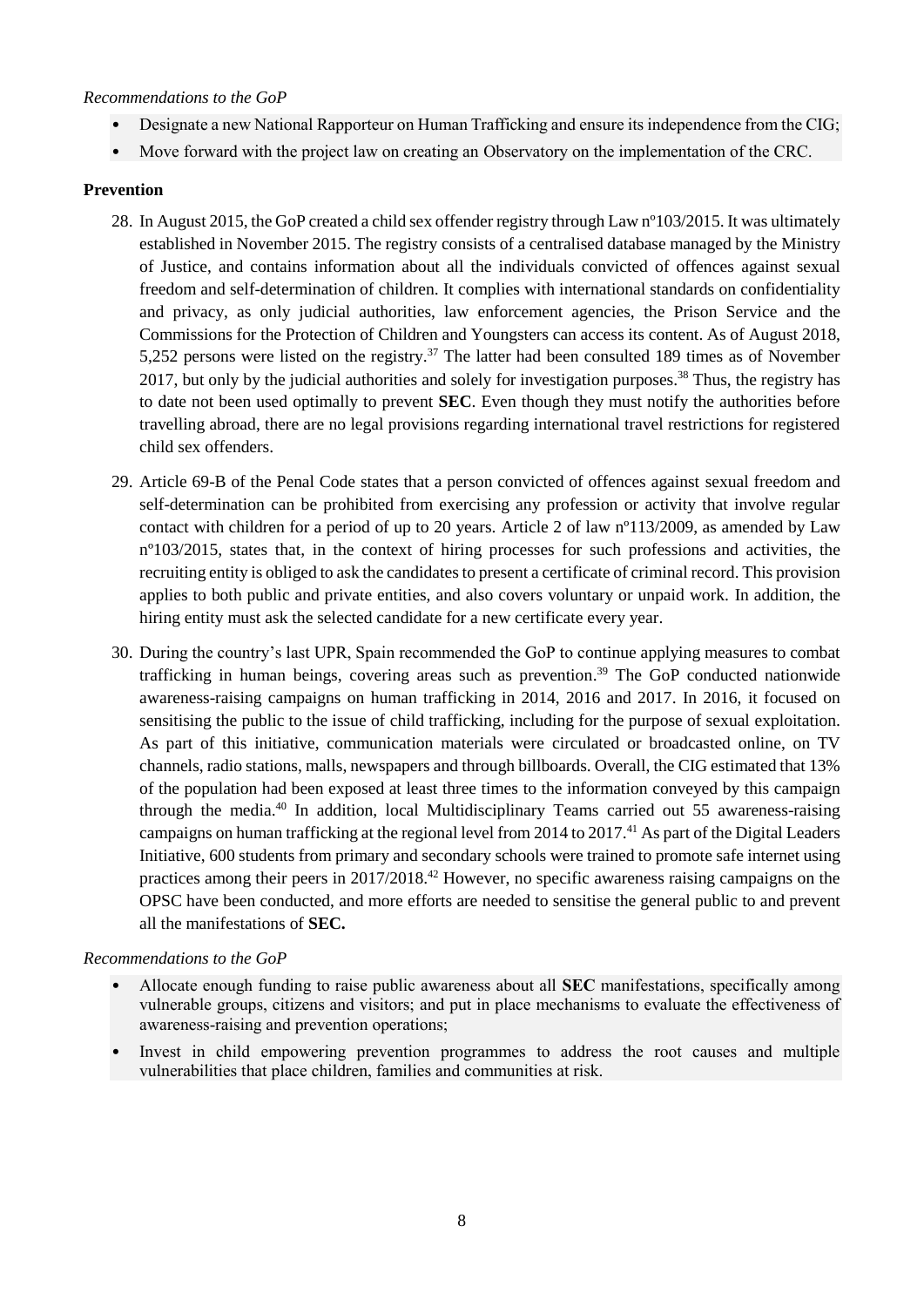#### **Protection of the rights of child victims**

- 31. The Ombudsman's Children, Elderly Persons and Persons with Disabilities Unit was established in 2009 to receive complaints regarding the violation of children's rights. It runs a dedicated child hotline and a child-friendly webpage that contains information on the complaint procedure. It is staffed by one Coordinator, two law graduates and one psychologist. The Public Security Police, the Criminal Police and the Republican National Guard are competent to investigate **SEC**-related crimes. However, they do not run dedicated and child-friendly hotlines that would allow to report such offences. The Immigration and Borders Service (SEF) has a dedicated Anti-Trafficking Unit. It is competent to investigate crimes linked with child trafficking for sexual exploitation, and also provides training on victim identification to border guards. However, in April 2018, a SEF inspectors' union warned about the fact that the organisation did not have enough resources and staff to effectively prevent, investigate and prosecute human trafficking.<sup>43</sup>
- 32. In January 2017, the GoP created a Cybercrime and Technological Criminality National Unit (UNC3T) within the Criminal Police that deals with sexual offences through electronic means. The UNC3T is currently staffed by around 30 detectives, which seems insufficient to deal with the rise in cybercrime affecting the country. In March 2018, the National Director of the Criminal Police said that at least 30 additional detectives would be integrated into the Unit by the end of the year. Nonetheless, the objective of setting a 100 detectives-strong UNC3T, which was set in 2015, has not been met.<sup>44</sup> In May 2018, the Criminal Police signed a memorandum of understanding with Microsoft Portugal to strengthen its capacity to identify and block online **CSAM**. 45
- 33. During the country's last UPR, Moldova recommended the GoP to ensure appropriate assistance for victims of human trafficking.<sup>46</sup> In 2013, the CIG established a multi-stakeholders National Trafficking Victims Support and Protection Network (RAPVT). The latter aimed at implementing, in collaboration with civil society, new forms of intervention to promote the social reintegration of victims of human trafficking. A National Referral System also coordinates victim assistance between law enforcement and NGOs; and a checklist on how to identify victims of forced prostitution was developed for NGO staff, law enforcement personnel, health care professionals and social workers.
- 34. The GoP does not operate dedicated shelters for child victims of sexual exploitation, who receive care under the country's child protection system and are usually placed in institutions. However, nothing indicates that these institutions provide tailored services for **SEC** victims. As part of its privately funded CARE Plus programme for the period 2018-2020, APAV (see paragraph 15) will expand its network to provide specialised support to children victims of sexual violence in Lisbon/Setúbal and the regions of Algarve, Madeira and the Azores.<sup>47</sup> In December 2016, GRETA considered that the GoP should increase its efforts to ensure that all victims of trafficking receive adequate assistance, notably by providing a sufficient number of places for all victims who need accommodation; ensuring adequate funding and staff to assist them; and delivering vocational training to facilitate their reintegration into society.<sup>48</sup> The GoP currently funds three NGO-operated shelters for adult victims of human trafficking, but committed to open another one to accommodate child victims.<sup>49</sup> In January 2018, a fourth shelter dedicated to child trafficking victims and run by local NGO *Akto – Associação*  para a Promoção dos Direitos Humanos e Democracia was opened in the Centro Region.<sup>50</sup> This facility, which is co-funded by the European Union and the GoP, can provide temporary housing, as well as medical, legal, psychosocial and rehabilitation services to up to six victims.
- 35. Portuguese NGO *Associação para o Planeamento da Família* took part in a joint international project to develop guidelines for frontline professionals who deal with victims of forced and/or early marriage, leading to the adoption of a dedicated roadmap in November 2016. This EU-funded initiative also involved the University of Vechta (Germany), the United Nations Population Fund and NGOs from Austria, France, Portugal and the United Kingdom.<sup>51</sup>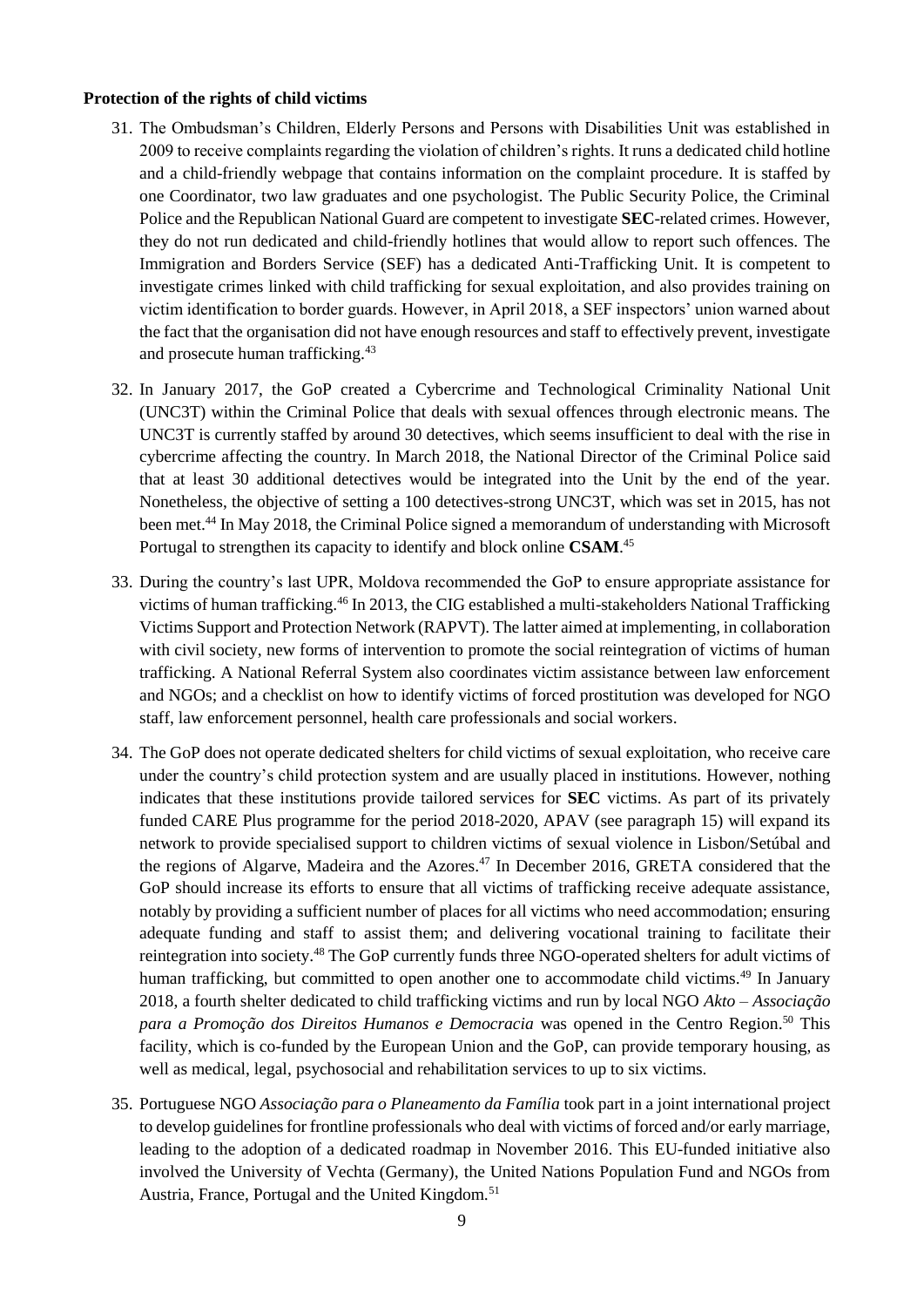36. Sexual offences against children fall under the category of public crimes, and therefore they can be investigated and prosecuted without a formal complaint. In September 2015, the Assembly adopted Law nº130/2015, which amended the Criminal Procedure Code to strengthen the legal provisions on the protection of victims, and reinforce their right to seek compensation from the perpetrator within a reasonable time (article 16 of the law). Chapter IV of the law (articles 20 and following) establishes an enhanced protection regime for particularly vulnerable victims. According to article 21, they can be interrogated by the same person, or by a same sex person in cases of sexual violence, if they so choose and if it does not affect the proceedings. It also provides for the implementation of measures to avoid visual contact between the victims and the accused, notably through the use of videoconference (article 23) or recorded statements (article 24). Furthermore, article 22 states that child victims of a crime have the right to be heard during the trial proceedings, and makes it mandatory to assign them a legal protector if their interest and those of their parents or legal guardians are conflicting. It also protects their right to privacy by forbidding the publication of information that could lead to their identification; and states that, in case of doubt regarding the age of the victim, the latter should be treated as a child. Finally, Law nº130/2015 states that particularly vulnerable victims can have access to State-sponsored shelters (article 25) and benefit from free health care (article 26).

#### *Recommendations to the GoP*

- Ensure that enough shelters for children victims of **SEC** are available, properly funded, staffed by welltrained personnel and able to offer integrated services (psychological, legal, medical, etc.);
- Ensure that law enforcement agencies have the funds, resources and skills to identify, investigate and respond to **SEC**, and are able to use adapted protocols when dealing with **SEC** victims.

#### **International cooperation**

37. In October 2013, the Public Prosecutor's Office (MP) concluded an informal cooperation protocol with the American NGO *National Center for Missing and Exploited Children* (NCMEC) in order to share information about potential suspects of **CSAM**-related offences based in Portugal. From October 2013 to June 2016, the MP's Central Bureau of Investigation and Prosecution received 2,880 reports from NCMEC. Among them, 1,350 were investigated and 601 were referred to the district courts, but only 28 had led to indictments for offences related to "*child pornography*" as of December 2016. This relatively low number can be explained by the difficulty to gather evidence on the identity of the suspects. Ten of these cases had been judged as of November 2016, and all of them have resulted in convictions. 52

[https://esa.un.org/unpd/wpp/publications/Files/WPP2017\\_KeyFindings.pdf](https://esa.un.org/unpd/wpp/publications/Files/WPP2017_KeyFindings.pdf)

 $\overline{a}$ 

<sup>&</sup>lt;sup>1</sup> Sustainable Development Goal Targets 5.2, 8.7 and 16.2

<sup>2</sup> ECPAT prefers the term '*exploitation of children in prostitution*' instead of '*child prostitution*' in line with the recently widely adopted Terminology Guidelines. ECPAT International (2016), "*Terminology Guidelines for the Protection of Children from Sexual Exploitation and Sexual Abuse, Adopted by the Interagency Working Group in Luxembourg, 28 January 2016*", Bangkok: ECPAT, 29, accessed on 27 March 2018[, http://luxembourgguidelines.org/.](http://luxembourgguidelines.org/)

<sup>3</sup> ECPAT prefers the term 'child sexual exploitation material' or 'child sexual abuse material' over the often in legal context still used 'child pornography' in line with the recently widely adopted Terminology Guidelines. ECPAT International (2016), "*Terminology Guidelines for the Protection of Children from Sexual Exploitation and Sexual Abuse, adopted by the Interagency Working Group in Luxembourg, 28 January 2016*", 39.

<sup>4</sup> ECPAT International (2016), "*Terminology Guidelines for the Protection of Children from Sexual Exploitation and Sexual Abuse, Adopted by the Interagency Working Group in Luxembourg, 28 January 2016*", Bangkok: ECPAT, 54, accessed on 27 March 2018, [http://luxembourgguidelines.org/.](http://luxembourgguidelines.org/)

<sup>5</sup> Department of Economic and Social Affairs of the United Nations Secretariat (2017), *"World Population Prospects; Key Findings and Advance tables"*, 26, accessed on 19 July 2018,

<sup>6</sup> UNICEF (2017), "*The State of the World's Children 2017; Children in a Digital World*", 176, accessed on 19 July 2018, [https://www.unicef.org/publications/files/SOWC\\_2017\\_ENG\\_WEB.pdf.](https://www.unicef.org/publications/files/SOWC_2017_ENG_WEB.pdf)

<sup>7</sup> *Ibid*, 172 & 184.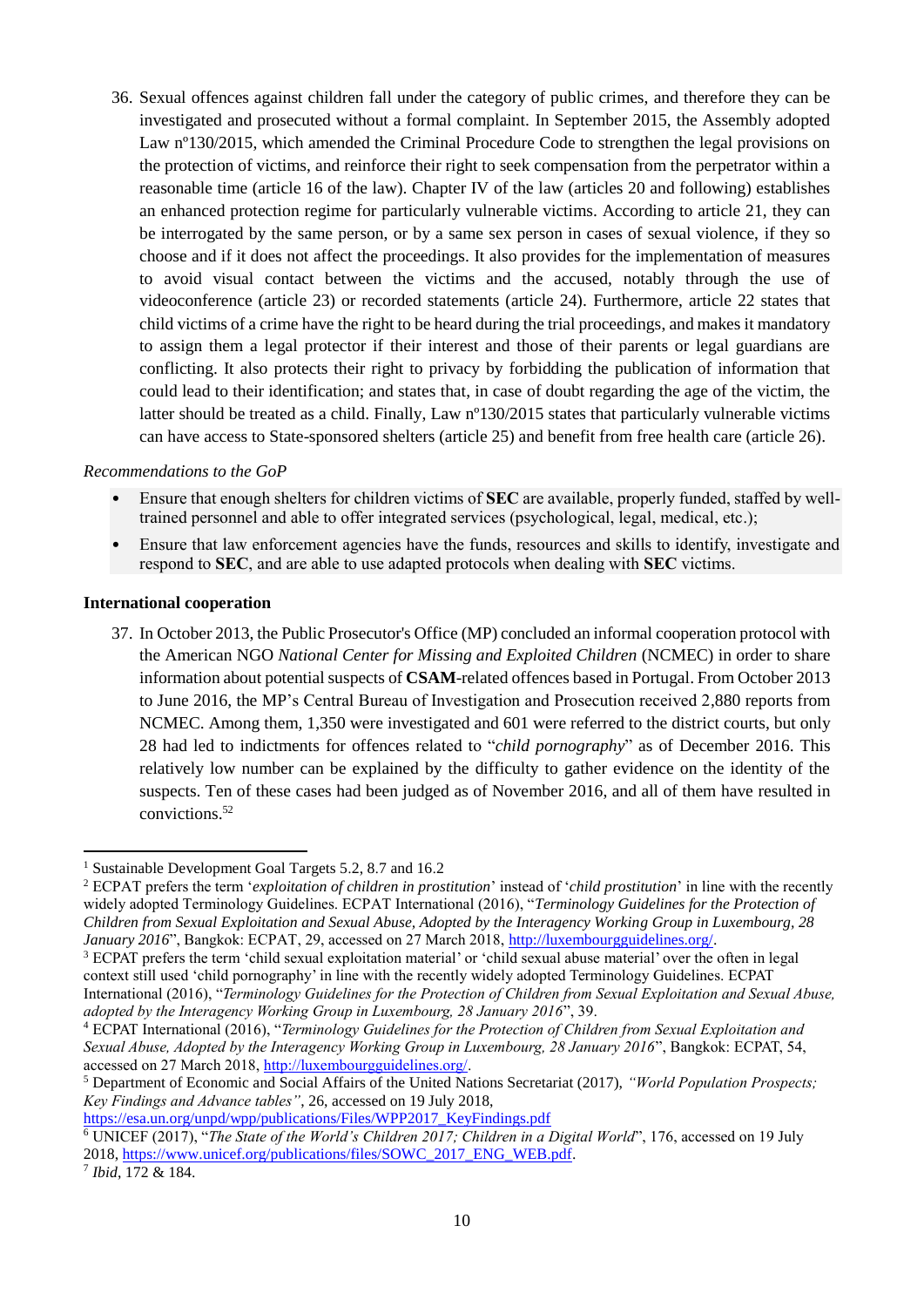**.** <sup>8</sup> The World Bank, "*GDP (current US\$) - All countries and Economies"*, accessed on 19 July 2018, [https://data.worldbank.org/indicator/NY.GDP.MKTP.CD.](https://data.worldbank.org/indicator/NY.GDP.MKTP.CD)

<sup>9</sup> UNDP (2018), *"Briefing note for countries on the 2018 Statistical Update – Portugal"*, 2, accessed on 3 October 2018, [http://hdr.undp.org/sites/all/themes/hdr\\_theme/country-notes/PRT.pdf.](http://hdr.undp.org/sites/all/themes/hdr_theme/country-notes/PRT.pdf)

<sup>10</sup> Instituto Nacional de Estatística (2018), "Inquérito às Condições de Vida e Rendimento 2017", 6, accessed on 20 July 2018, [https://www.ine.pt/ngt\\_server/attachfileu.jsp?look\\_parentBoui=328742277&att\\_display=n&att\\_download=y;](https://www.ine.pt/ngt_server/attachfileu.jsp?look_parentBoui=328742277&att_display=n&att_download=y)

Instituto Nacional de Estatística (2015), *"Inquérito às Condições de Vida e Rendimento 2014 - 2015"*, 5, 4 & 2, accessed on 20 July 2018,

[https://www.ine.pt/ngt\\_server/attachfileu.jsp?look\\_parentBoui=249049186&att\\_display=n&att\\_download=y.](https://www.ine.pt/ngt_server/attachfileu.jsp?look_parentBoui=249049186&att_display=n&att_download=y)

<sup>11</sup> Instituto Nacional de Estatística (2017), *"Inquérito à Utilização de Tecnologias da Informação e da Comunicação nas Famílias"*, 3, accessed on 20 July 2018,

[https://www.ine.pt/ngt\\_server/attachfileu.jsp?look\\_parentBoui=310280029&att\\_display=n&att\\_download=y.](https://www.ine.pt/ngt_server/attachfileu.jsp?look_parentBoui=310280029&att_display=n&att_download=y)

<sup>12</sup> Autoridade Nacional de Comunicações (2018), *"Consumo de comunicações eletrónicas pelas crianças",* accessed on 20 July 2018[, https://www.anacom.pt/render.jsp?contentId=1436288.](https://www.anacom.pt/render.jsp?contentId=1436288)

<sup>13</sup> Público (2017), *"PJ abre mais de dez inquéritos por semana por pornografia infantil na Net"*, accessed on 24 July 2018, [https://www.publico.pt/2017/06/04/sociedade/noticia/pj-abre-mais-de-dez-inqueritos-por-semana-por-suspeitas-de](https://www.publico.pt/2017/06/04/sociedade/noticia/pj-abre-mais-de-dez-inqueritos-por-semana-por-suspeitas-de-pornografia-infantil-na-internet-1773927)[pornografia-infantil-na-internet-1773927.](https://www.publico.pt/2017/06/04/sociedade/noticia/pj-abre-mais-de-dez-inqueritos-por-semana-por-suspeitas-de-pornografia-infantil-na-internet-1773927)

<sup>14</sup> Sistema de Segurança Interna (2018), "Relatório Anual de Segurança Interna 2017", 31, accessed on 24 July 2018, [https://www.portugal.gov.pt/download-ficheiros/ficheiro.aspx?v=9f0d7743-7d45-40f3-8cf2-e448600f3af6.](https://www.portugal.gov.pt/download-ficheiros/ficheiro.aspx?v=9f0d7743-7d45-40f3-8cf2-e448600f3af6)

<sup>15</sup> Sistema de Segurança Interna (2018), *Ibid*., 28; Sistema de Segurança Interna (2017), *"Relatório Anual de Segurança Interna 2016"*, 28; Sistema de Segurança Interna (2016), *"Relatório Anual de Segurança Interna 2015"*, 42; Sistema de Segurança Interna (2015), *"Relatório Anual de Segurança Interna 2014"*, 47- accessed on 24 July 2018, [http://www.otsh.mai.gov.pt/Recursos/Pages/default.aspx.](http://www.otsh.mai.gov.pt/Recursos/Pages/default.aspx)

<sup>16</sup> Jornal de Notícias (2016), "*Crimes sexuais contra crianças estão a aumentar em Portugal*", accessed on 9 September 2018, [https://www.jn.pt/justica/interior/crimes-sexuais-contra-criancas-estao-a-aumentar-em-portugal-5504520.html.](https://www.jn.pt/justica/interior/crimes-sexuais-contra-criancas-estao-a-aumentar-em-portugal-5504520.html)

<sup>17</sup> Sábado (2017), "*Tráfico de crianças africanas passa por Portugal*", accessed on 5 August 2018, [https://www.sabado.pt/portugal/detalhe/trafico-de-criancas-africanas-passa-por-portugal.](https://www.sabado.pt/portugal/detalhe/trafico-de-criancas-africanas-passa-por-portugal)

<sup>18</sup> Group of Experts on Action against Trafficking in Human Beings (2017), "*Report concerning the implementation of the Council of Europe Convention on Action against Trafficking in Human Beings by Portugal*", §123, accessed on 5 August 2018, [https://rm.coe.int/16806fe673.](https://rm.coe.int/16806fe673)

<sup>19</sup> Sistema de Segurança Interna (2018, 2017, 2016, 2015), *Op. Cit*.

<sup>20</sup> Jornal de Notícias (2016), *Op. Cit.*

<sup>21</sup> Economia Online (2018), *"Portugal bate recorde ao superar os 20 milhões de turistas em 2017"*, accessed on 20 July 2018, [https://eco.pt/2018/02/14/turismo-bate-recordes-em-2017-hospedes-aumentam-89/.](https://eco.pt/2018/02/14/turismo-bate-recordes-em-2017-hospedes-aumentam-89/)

<sup>22</sup> ECPAT International (2016), "*Global Study on Sexual Exploitation of Children in Travel and Tourism – Regional Report: Europe*", 9 & 24, accessed on 25 July 2018, [http://www.globalstudysectt.org//wp](http://www.globalstudysectt.org/wp-content/uploads/2016/12/Region-EUROPE.pdf)[content/uploads/2016/12/Region-EUROPE.pdf.](http://www.globalstudysectt.org/wp-content/uploads/2016/12/Region-EUROPE.pdf)

<sup>23</sup> *Ibid*, 29.

<sup>24</sup> The Code, "*Members of The Code*", accessed on 19 July 2018, [http://www.thecode.org/who-have-signed/members/.](http://www.thecode.org/who-have-signed/members/) <sup>25</sup> UNICEF (2017), *Op. Cit.*, 184.

<sup>26</sup> Público (2014), "*É ponto assente entre partidos que casamento forçado deverá ser crime*", accessed on 3 August 2018, [https://www.publico.pt/2014/08/27/sociedade/noticia/casamento-forcado-devera-ser-crime-1667697.](https://www.publico.pt/2014/08/27/sociedade/noticia/casamento-forcado-devera-ser-crime-1667697)

<sup>27</sup> Human Rights Council (2014), "*Report of the Working Group on the Universal Periodic Review - Portugal*", Recommendation 127.34, accessed on 28 September 2018, [https://documents-dds-](https://documents-dds-ny.un.org/doc/UNDOC/GEN/G14/076/03/PDF/G1407603.pdf?OpenElement)

[ny.un.org/doc/UNDOC/GEN/G14/076/03/PDF/G1407603.pdf?OpenElement.](https://documents-dds-ny.un.org/doc/UNDOC/GEN/G14/076/03/PDF/G1407603.pdf?OpenElement)

<sup>28</sup> Associação para o Planeamento da Família (2016), "*Roteiro da UE para referenciação sobre o casamento forçado/precoce para profissionais de 1ª linha*", 8, accessed on 28 September 2018,

[http://www.apf.pt/sites/default/files/media/2017/fem\\_roadmap\\_portuguese.pdf.](http://www.apf.pt/sites/default/files/media/2017/fem_roadmap_portuguese.pdf)

<sup>29</sup> For a concrete example, see Público (2018), *"Tribunal considera que não se pode obrigar um menor casado a ir à escola"*, accessed on 31 July 2018[, https://www.publico.pt/2017/06/18/sociedade/noticia/relacao-do-porto-considera](https://www.publico.pt/2017/06/18/sociedade/noticia/relacao-do-porto-considera-que-nao-se-pode-obrigar-um-menor-casado-a-ir-a-escola-1775978)[que-nao-se-pode-obrigar-um-menor-casado-a-ir-a-escola-1775978.](https://www.publico.pt/2017/06/18/sociedade/noticia/relacao-do-porto-considera-que-nao-se-pode-obrigar-um-menor-casado-a-ir-a-escola-1775978)

<sup>30</sup> Assembleia da República (2015), *"Projeto de lei n.º 886/XII-4.ª - Estratégia nacional para a proteção das crianças contra a exploração sexual e os abusos sexuais",* accessed on 1 August 2018,

[http://app.parlamento.pt/webutils/docs/doc.pdf?path=6148523063446f764c3246795a5868774d546f334e7a67774c33647](http://app.parlamento.pt/webutils/docs/doc.pdf?path=6148523063446f764c3246795a5868774d546f334e7a67774c336470626d6c7561574e7059585270646d467a4c31684a535339305a58683062334d76634770734f4467324c56684a5353356b62324d3d&fich=pjl886-XII.doc&Inline=true) [0626d6c7561574e7059585270646d467a4c31684a535339305a58683062334d76634770734f4467324c56684a5353356b6](http://app.parlamento.pt/webutils/docs/doc.pdf?path=6148523063446f764c3246795a5868774d546f334e7a67774c336470626d6c7561574e7059585270646d467a4c31684a535339305a58683062334d76634770734f4467324c56684a5353356b62324d3d&fich=pjl886-XII.doc&Inline=true) [2324d3d&fich=pjl886-XII.doc&Inline=true.](http://app.parlamento.pt/webutils/docs/doc.pdf?path=6148523063446f764c3246795a5868774d546f334e7a67774c336470626d6c7561574e7059585270646d467a4c31684a535339305a58683062334d76634770734f4467324c56684a5353356b62324d3d&fich=pjl886-XII.doc&Inline=true)

<sup>31</sup> GoP (2017), "Fifth and sixth periodic report of Portugal due in 2017 under article 44 of the Convention of the Rights *of the Child"*, 6 & 54, accessed on 1 August 2018,

[https://tbinternet.ohchr.org/\\_layouts/treatybodyexternal/Download.aspx?symbolno=CRC%2fPRT%2f5-6&Lang=en.](https://tbinternet.ohchr.org/_layouts/treatybodyexternal/Download.aspx?symbolno=CRC%2fPRT%2f5-6&Lang=en)

<sup>32</sup> Human Rights Council (2014), *Op. Cit*., Recommendation 127.34.